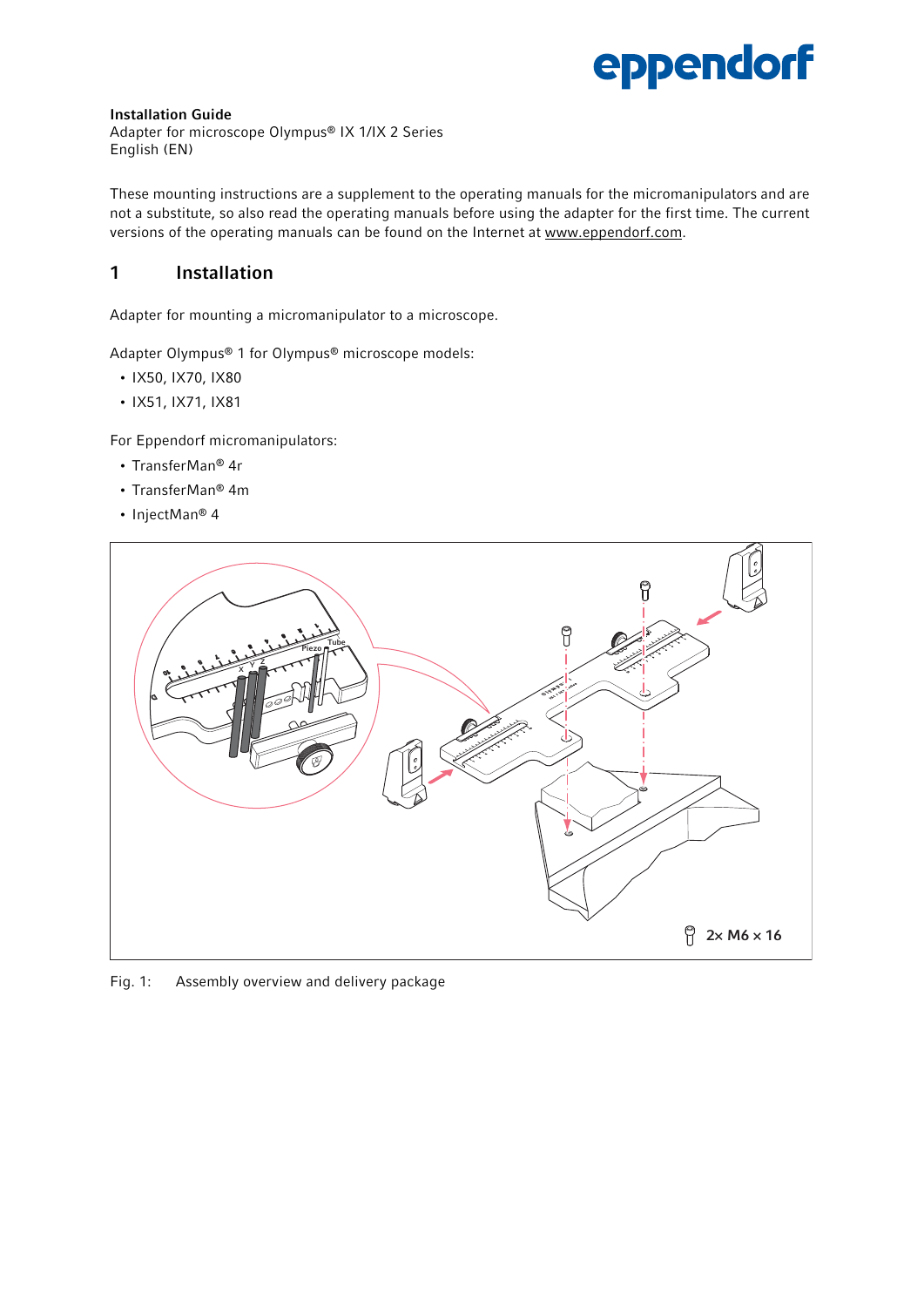#### Installation Guide

Adapter for microscope Olympus® IX 1/IX 2 Series English (EN)

## 2 Example parameter for installation



Fig. 2: Overview adapter plate with right side mounted motor module



Fig. 3: Adjusting motor modules using example position parameters of table 1

2